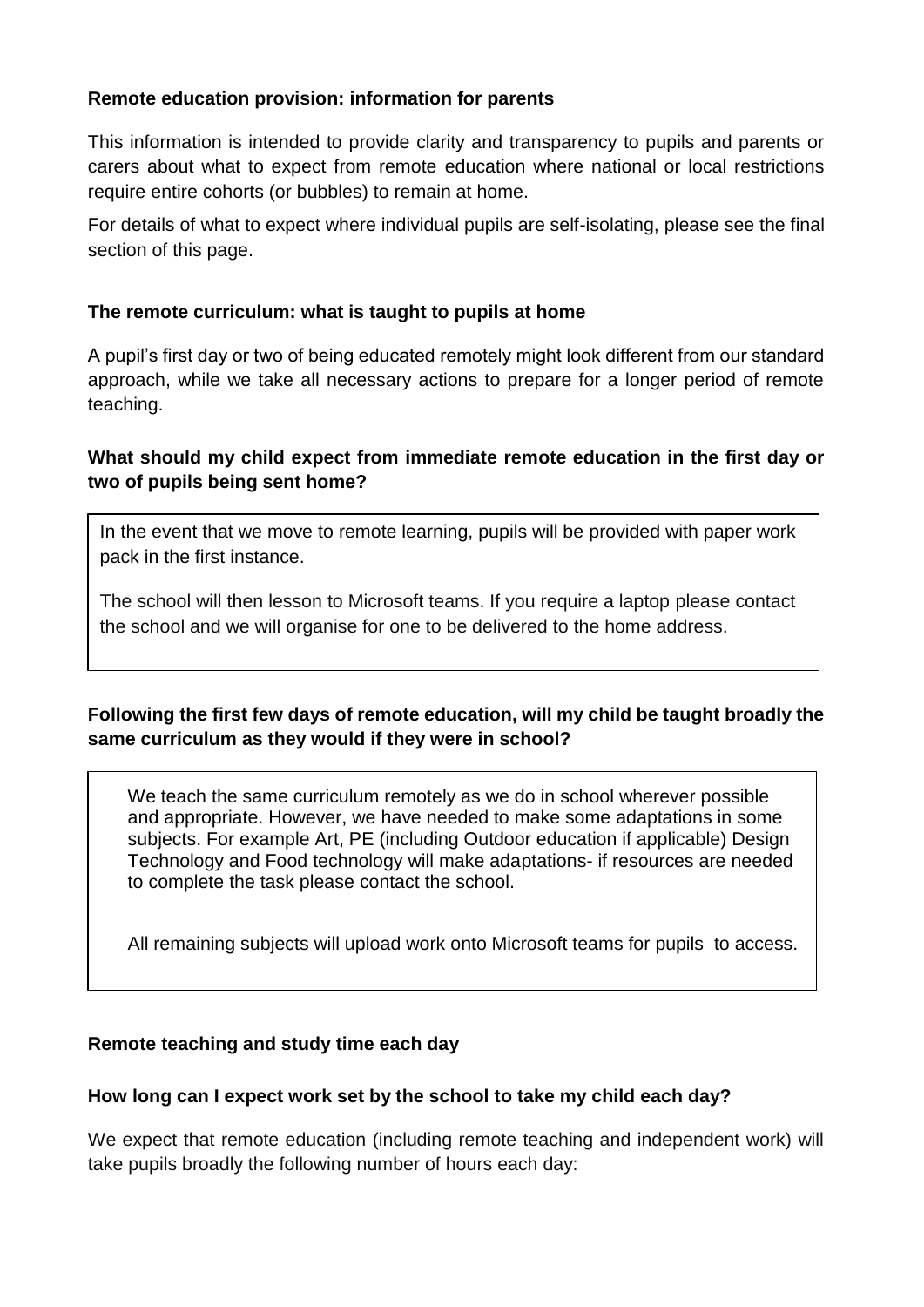| Key Stage 3 and 4 | A suggested timetable of lessons has been<br>created and is accessible on the schools  <br>website. |
|-------------------|-----------------------------------------------------------------------------------------------------|
|                   |                                                                                                     |

#### **Accessing remote education**

### **How will my child access any online remote education you are providing?**

All lessons will be uploaded for your child onto Microsoft Teams. All students have access to Office 365 which includes free access to the full suite of Microsoft applications, including Word, PowerPoint, Excel, Outlook and Teams.

These can be accessed via any device including:

- PC
- laptop
- tablet
- mobile phone
- some games consoles (see guide)

The school has created a step by step guide to accessing the content.

If you would prefer a paper version of the class work please contact the school.

## **If my child does not have digital or online access at home, how will you support them to access remote education?**

We recognise that some pupils may not have suitable online access at home. We take the following approaches to support those pupils to access remote education:

We have a number of laptops that we can lend to pupils. You will be asked to sign a loan agreement. Please contact us for more details

If you need internet access we may be able to provide a dongle, please contact us for more details.

If a student requires any material printed please contact us and we can arrange for this to be delivered.

We have a dedicated IT support team who can offer technical support to parents if needed.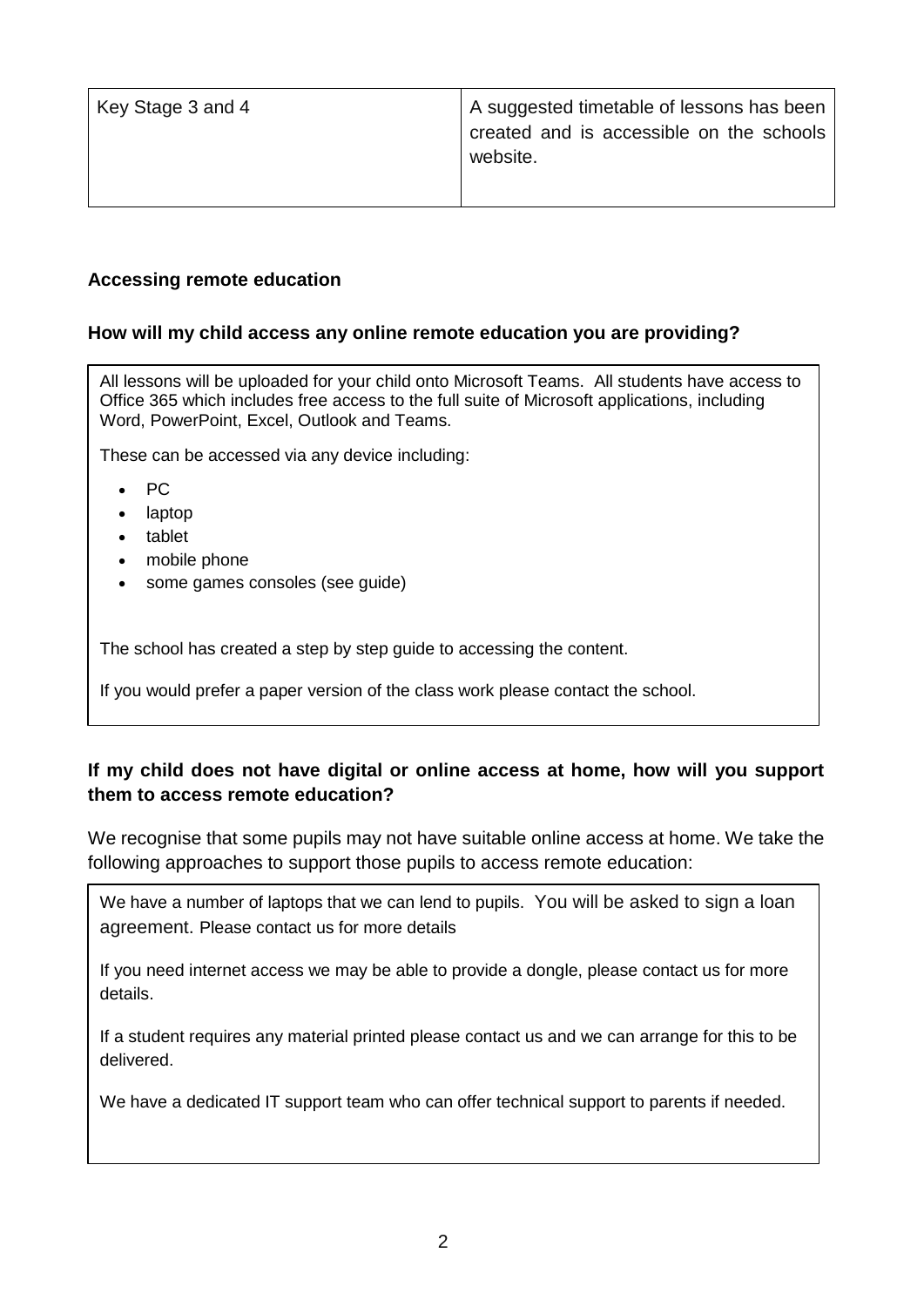### **How will my child be taught remotely?**

We use a combination of the following approaches to teach pupils remotely:

Each lesson will be planned by the class teacher to be the most effective for your child. If your child requires any support, please contact the school.

Additional lessons (should they be needed) can be found at Oak National Academy lessons.

### **Engagement and feedback**

### **What are your expectations for my child's engagement and the support that we as parents and carers should provide at home?**

Your child will receive feedback form the teacher in the following ways:

- Phone call
- Microsoft Teams
- Email

## **How will you check whether my child is engaging with their work and how will I be informed if there are concerns?**

During welfare calls/home visits (if suitable)

#### **How will you assess my child's work and progress?**

Feedback can take many forms and may not always mean extensive written comments for individual children. For example, whole-class feedback or quizzes marked automatically via digital platforms are also valid and effective methods, amongst many others. Our approach to feeding back on pupil work is as follows:

 All completed work will be assessed/marked the same as if it was completed in school.